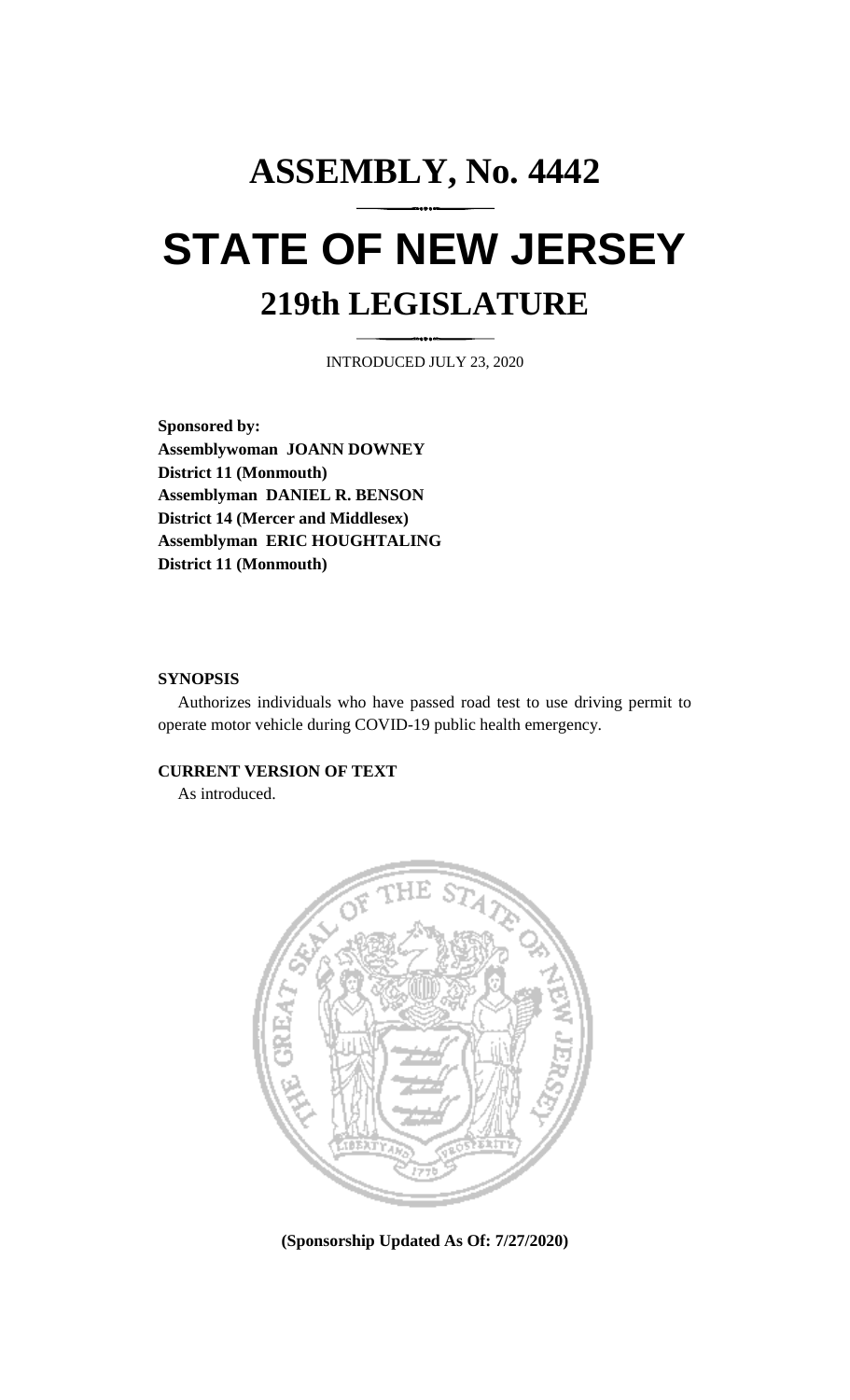**AN ACT** concerning driving privileges for certain persons during the COVID-19 public health emergency.

 **BE IT ENACTED** *by the Senate and General Assembly of the State of New Jersey:*

7 1. a. During the public health emergency declared on March 9, 2020 by the Governor, pursuant to Executive Order No. 103 and extended, where applicable, by subsequent executive orders, and until the New Jersey Motor Vehicle Commission resolves any backlog in driver licensure caused by the public health emergency, an applicant for a driver's license who has passed the road test may use the person's examination permit or special learner's permit to operate a motor vehicle in the same manner and to the same extent as the holder of a probationary driver's license of the same age as the person. Any such person may acquire automobile insurance or be added to an automobile insurance policy in the same manner as the holder of a probationary driver's license.

 b. On the 60th day following resolution of the backlog of driver licensure caused by the public health emergency, as determined by the chief administrator, any driving privileges granted under this act shall expire and any person granted driving privileges under this act shall be required to meet all requirements of driver licensure, as determined by the chief administrator, to lawfully operate a motor vehicle on the roads of this State. The chief administrator shall provide adequate notice to any person whose driving privileges are set to expire pursuant to this subsection.

 c. Notwithstanding the provisions of the "Administrative Procedure Act," P.L.1968, c.410 (C.52:14B-1 et seq.), to the contrary, the Chief Administrator of the New Jersey Motor Vehicle Commission may adopt immediately upon filing with the Office of Administrative Law such rules and regulations as the chief administrator determines to be necessary to effectuate the purposes of P.L. , c. (pending before the Legislature as this bill), which rules and regulations shall be effective for a period not to exceed 360 days following the effective date of P.L. , c. (pending before the Legislature as this bill) and may thereafter be amended, adopted, or readopted by the chief administrator in accordance with the requirements of the "Administrative Procedure Act," P.L.1968, c.410 (C.52:14B-1 et seq.).

 

2. This act shall take effect immediately.

## STATEMENT

 This bill allows a person who has passed the road test for driver licensure to operate a motor vehicle in this State in the same manner